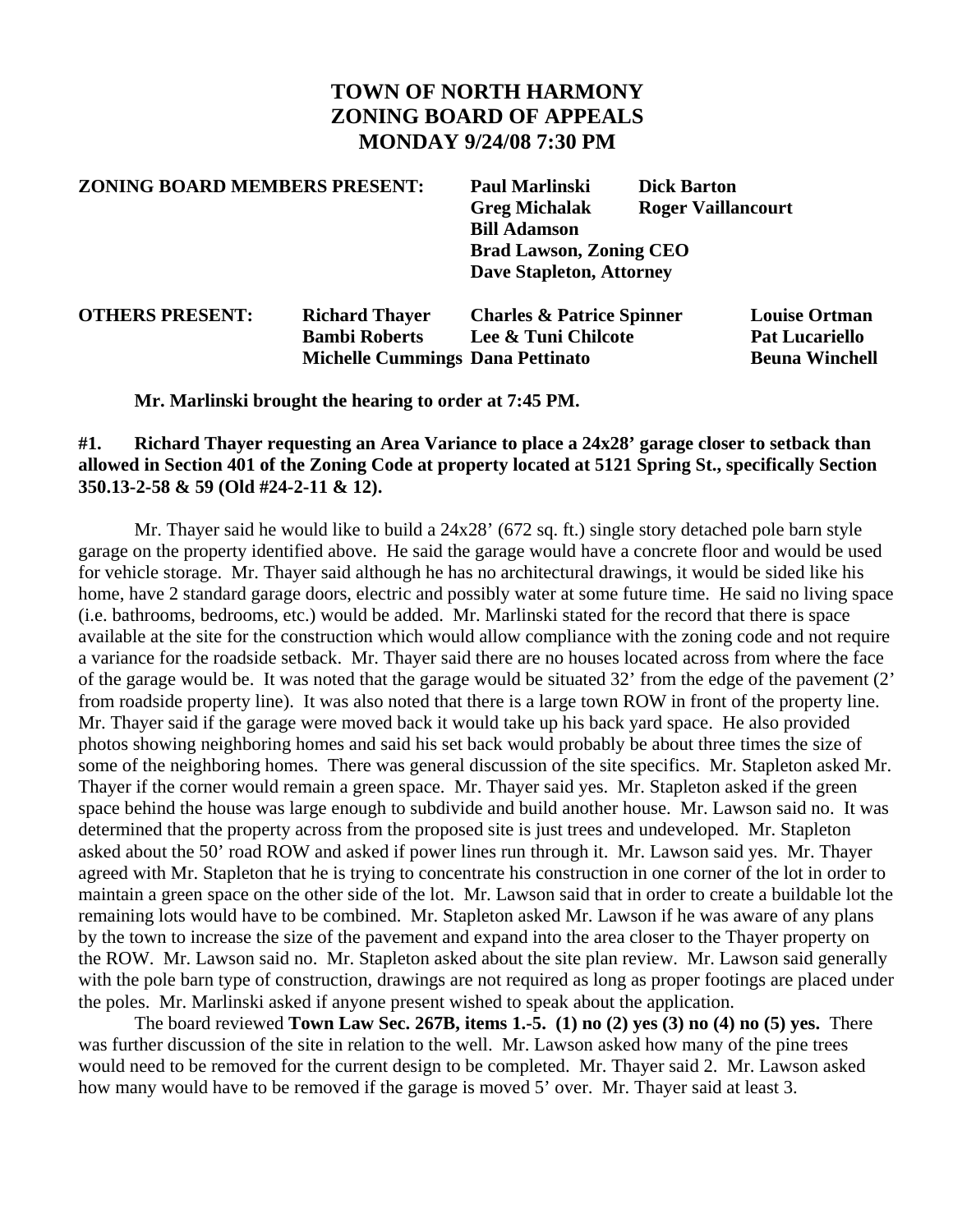## **ZBA 9/24/08 (pg. 2)**

**Mr. Marlinski motioned to grant an Area Variance to Richard Thayer to place a 24x28' garage closer the road setback than allowed in Sec. 401 of the Zoning Code. Mr. Barton seconded. Mr. Marlinski, no; Mr. Barton, no; Mr. Vaillancourt, no; Mr. Michalak, no; Mr. Adamson, yes. The application was denied.** 

**#2. Andrew Finson requesting a Special Permit to construct an above ground swimming pool at 2918 Rt. 394, Specifically Section 350.17-1-47 (Old #24-8-2.2).** 

Mr. Finson was not present to state his case.

 **On a motion made by Mr. Marlinski and seconded by Mr. Barton, Mr. Finson's application was tabled until the October hearing. No notices to be sent to neighbors at that time.** 

### **#3. Beuna L. Winchell requesting a Special Permit to place a 1988 single wide manufactured home at 6633 Eiden Rd., Specifically Section 347.00-2-2 (Old #5-1-5).**

Ms. Winchell said she wants to place a single wide 1988 manufactured home on 6 acres of land located on Eiden Road. She said the electric will be upgraded. Mr. Lawson said setbacks are sufficient and noted that there had previously been a manufactured home at that site which had burned in 1998. Mr. Lawson said there is septic which will have to be checked by the Health Dept. 6 months after habitation. Ms. Winchell said the skirting will have to be replaced. **Section 629 of the Zoning Code was reviewed by the board.** Ms. Winchell said the home comes with a covered porch, deck and ramp and a small shed. Mr. Lawson said the home meets HUD requirements. Mr. Marlinski asked if anyone wished to speak regarding the application.

 Bambi Roberts said she has the home directly across the street from Ms. Winchell and expressed the concern that the manufactured home would devalue her property. Ms. Winchell's daughter Michelle Cummings promised that the home and property would be maintained or removed when her mother is gone. Ms. Roberts asked if any family members had plans to place additional homes on Ms. Winchell's property. Ms. Winchell said no. Mr. Barton said there are laws in place to protect Ms. Roberts's property.

### **Mr. Marlinski motioned to grant Ms. Winchell a Special Permit to locate a 1988 manufactured home at the property identified above provided the criteria outlined in Sec. 629 of the Zoning Code is strictly adhered to. Mr. Adamson seconded and the motion was carried unanimously.**

#### **#4. Charles Spinner requesting an Area Variance to construct a deck closer to side setbacks than allowed in Section 401 of the Zoning Code at property located at 3152 Chautauqua Ave., Specifically Section 350.13-1-17 (Old #23-2-7).**

Mr. Spinner said he had previously been granted an area variance for an addition and deck (12x26'). He said he would like to extend the deck an additional 2' (new dimensions 35x14') toward the lake so that the height will be lower. He said this change would mean they would not need the railings originally planned for the deck since the front of the deck would be approximately 14.5" from the ground. It was noted that the deck would still be further than 50' from the lake. Mr. Spinner said his neighbors (Myers to the north) have sent a letter stating they have no objections. Mr. Chilcote (neighbor to the south) said his primary concern is encroachment on his view and green space. He asked if it was possible to limit the height of the deck to 15" to preserve his view. He asked if a condition could be placed on the variance that it be voided if anyone in the future requests a higher deck. He also questioned the 2' toward the lake because he said it might obstruct his view of Bemus Bay. Mr. Spinner said the 2' extension puts them in line with other